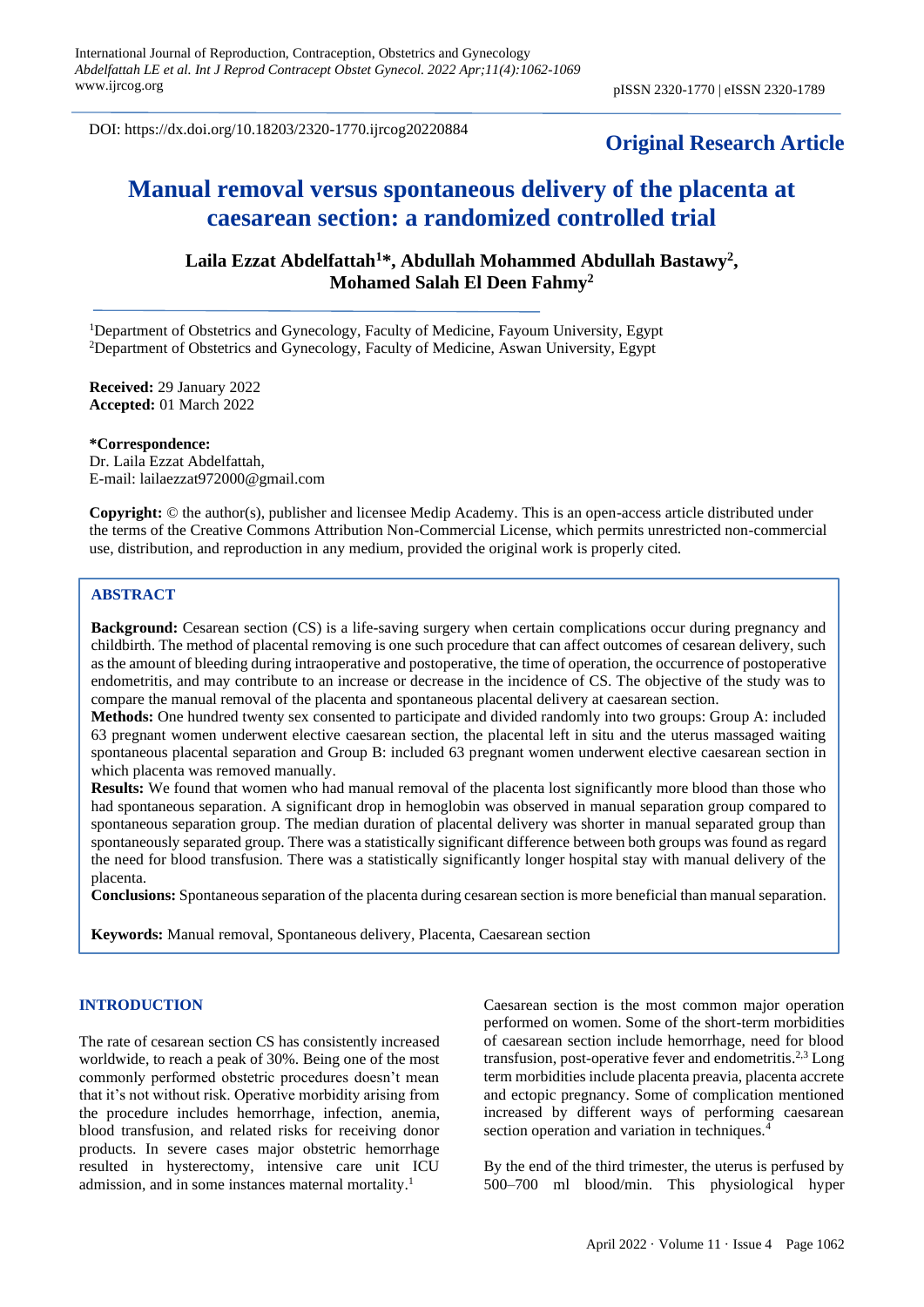perfusion leads to an estimated loss of approximately 1 liter of blood at CS. <sup>5</sup> Estimation of blood loss during CS is paramount for reducing morbidity arising from the procedure. <sup>6</sup> The method of removing the placenta is one such procedure that may increase or decrease in the morbidity of the caesarean section. 7

The process of placental separation starts immediately after delivery of the baby by contraction and retraction of uterine muscle which result in reduction in the size of the uterus consequently the placental bed to which the placenta attached become smaller than the incompressible placenta, the placenta sheared off and blood vessel supplying the denuded placental bed are compressed by continued contraction and retraction of uterine muscle to reduce the bleeding and oxytocin is given after delivery of the baby to minimize blood loss. 8

The mode of placental delivery may contribute to an increase or decrease in the morbidity associated with CS, and many studies have shown it to be a key role in determining the blood loss during CS. 9

Placental delivery types at caesarean section have been described as, placental drainage with spontaneous delivery, cord traction with spontaneous placental separation and manual removal.<sup>10</sup>

The aim of the present study was to compare the risk of significant blood loss associated with spontaneous and manual removal of the placenta during caesarean section and duration of the surgery, need for blood transfusion and duration of hospital stay.

## **METHODS**

## *Study design*

This was a randomized clinical study conducted on 126 women underwent elective caesarean section, at department of Obstetrics and Gynecology, Aswan University hospital, during period from 1st of January 2020 to 1st of January 2021.

## *Divided randomly into two groups*

Group A included 63 pregnant women underwent elective caesarean section, the placental left in situ and the uterus massaged waiting spontaneous placental separation.

Group B included 63 pregnant women underwent elective caesarean section in which placenta was removed manually.

#### *Inclusion criteria*

Women aging from 18 years to 35 years, normal fetal heart rate tracing, singleton pregnancy, and pregnant at term 37- 40wks.

#### *Exclusion criteria*

Gestational age less than 37 weeks and more than 40 weeks. Abnormality adherent placenta whether placenta accreta, percreta or placenta previa. Suspected chorioamnionitis and polyhydramnios by U/S. Rupture of membrane for more than 12 hours. Bleeding diathesis. Previous history of postpartum hemorrhage. Women with multiple pregnancy. Women with medical illness example: anemia Hb less than 10.5 gm/dl, DM, cardiac, hepatic, renal etc. Tears or extensions into the lower uterine segment >1 cm, or uterine artery injury were also excluded. Presence of adhesion intra operative lead to prolongation of CS duration. Suspected or proven placental abruption. Obesity BMI >35. Retained placental tissues. big baby  $> 4$  kg, and presence of uterine fibroids.

An approval of the study was obtained from Aswn University academic and ethical committee. Every patient signed an informed written consent for acceptance of the operation.

#### *All patients were subjected to the following*

#### *History*

Ppersonal age, duration of marriage, present any current medical or surgical diseases and any current medication, Past history of any medical disorder or surgical history with particular emphasis on especially for bleeding tendency and obstetric history (including parity, gestational age, obstetric complications.

## *Clinical examination*

General examination: assessment of vital data pulse, blood pressure, temperature, cardiac and chest auscultation.

Abdominal examination: assessment of fundal level, fetal lie and presentation, liquor volume and previous scar if present.

Ultrasound examination: to assess fetal viability, determine gestational age exclude major anomalies.

## *Basic laboratory investigations*

Complete blood count: which was done twice, before the operation ,12 hours and 24 hours after the operation, also hematocrit Hct % value will be recorded. Coagulation profile. Renal functions. Liver functions.

#### *Methods of randomization*

A total of 197 women were assessed for eligibility in this trial, 136 were enrolled, 68 were randomized to each group, and finally 63 women were analyzed in each group. Randomization conducted using a computer-generated table of random numbers; Allocation was done using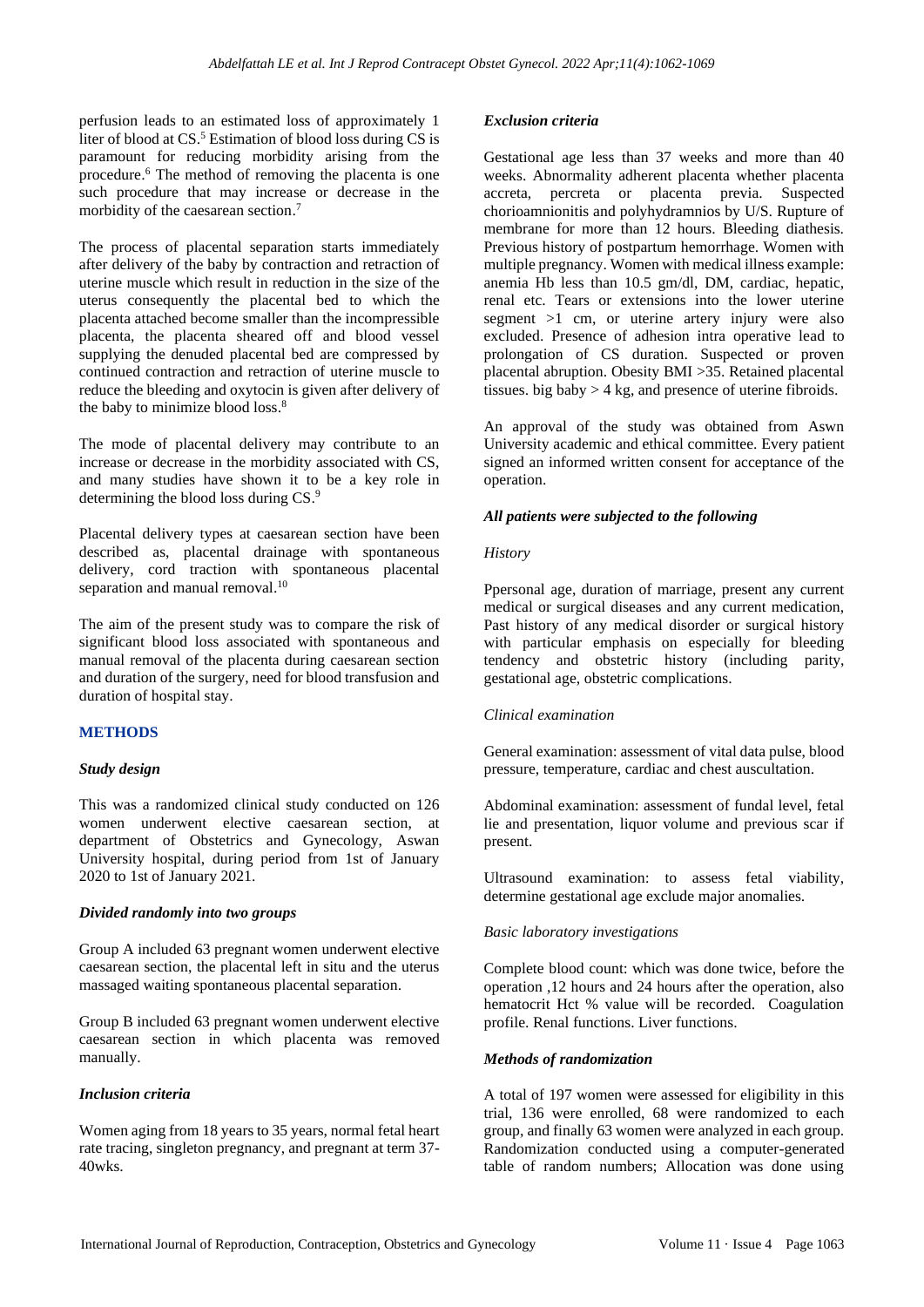serially numbered closed opaque envelope, counseling for participation had been done before recruitment.

#### *Intervention*

This study included 126 patients underwent elective caesarean section at the department of Obstetrics and Gynecology, Aswan University hospital, patients were divided into two groups:

Group A included 63 pregnant women underwent elective caesarean section after the cord clamping, following fetal extraction the placental left in situ and the uterus massaged waiting spontaneous placental separation, Combined with the use of oxytocin by intravenous drib 20 unit after delivery of the baby.

Group B included 63 pregnant women underwent elective caesarean section in which placenta was removed manually following fetal extraction by the use of the primary surgeon dominant hand, and he introduced his hand into the uterine cavity and cleavage plane created between the placenta and the decidua basalis then the placenta grasped and removed. Combined with the use of oxytocin by intravenous drip 20 unit after delivery of the baby.

The blood loss measured by recording the fluid in the suction apparatus before and after placental separation, keeping in mind that most fluid in the apparatus before fetal extraction was amniotic fluid and therefore deducted from the total, and the number of towels used during delivery of the placenta and to which degree they were socked. Where each soaked towel  $= 150$  cc, and semisoaked towel  $= 75$  cc. Estimation of blood loss had begun after suction of amniotic fluid and discarding it. Blood from the uterine incision, soaked towels and blood in suction bottle before placental delivery had not been added to the blood measurements. NB Soaked towel  $= 150$  cc. Semi-soaked towel  $= 75$  cc.

## *Postoperative care*

Vital sigms of the patients measured four times daily during hospitalization. 12 hours and 24 hours postoperatively complete blood count was done.

## *Statistical analysis*

Data were collected, revised, coded and entered to the Statistical package for social science (SPSS) IBM version 25. The qualitative data were presented as number and percentages while quantitative data were presented as mean, standard deviations and ranges when their distribution found parametric. The comparison between two groups with qualitative data were done by using Chisquare test and/or Fisher exact test was used instead of Chi-square test when the expected count in any cell was found less than 5. The comparison between two independent groups with quantitative data and parametric distribution was done by using Independent t-test. The confidence interval was set to 95% and the margin of error accepted was set to  $5\%$ . P<0.05 was considered significant.

## **RESULTS**

A total of 126 women were randomized, 63 in the spontaneous placenta delivery group and 63 in the manual removal group. Preoperatively, there were no statistically significant differences between the two groups regarding baseline demographic characteristics (Table 1).

#### **Table 1: Patients' demographic characteristics.**

| <b>Variable</b>                                                 | <b>Group A</b><br>(Spontaneou<br>s delivery)<br>$(n=63)$ |                               | <b>Group B</b><br>(Manual<br>removal)<br>$(n=63)$ |                              | $\overline{P}$<br>value |
|-----------------------------------------------------------------|----------------------------------------------------------|-------------------------------|---------------------------------------------------|------------------------------|-------------------------|
|                                                                 | No.                                                      | $\frac{0}{0}$                 | No.                                               | $\frac{0}{0}$                |                         |
| Maternal age (years)                                            |                                                          |                               |                                                   |                              |                         |
| $20 - 29$                                                       | 35                                                       | 55.5                          | 36                                                | 57.1                         | 0.850<br>$\ast$         |
| $30 - 40$                                                       | 28                                                       | 44.5                          | 27                                                | 42.9                         |                         |
| $Mean+SD$<br>(Range)                                            | $(22-36)$                                                | $28.17 + 6.16$                | 9<br>$(22-39)$                                    | $29.47 + 7.1$                | 0.355<br>#              |
| <b>Gestational age at delivery (weeks)</b>                      |                                                          |                               |                                                   |                              |                         |
| $Mean+SD$<br>(Range)                                            |                                                          | $38.05 \pm 1.09$<br>$(37-40)$ |                                                   | $38.9 \pm 2.07$<br>$(37-40)$ | 0.224<br>#              |
| Residence                                                       |                                                          |                               |                                                   |                              |                         |
| Urban                                                           | 23                                                       | 36.5                          | 20                                                | 31.7                         | 0.511                   |
| Rural                                                           | 40                                                       | 63.5                          | 43                                                | 68.3                         | #                       |
| Parity group                                                    |                                                          |                               |                                                   |                              |                         |
| Primigravida                                                    | 19                                                       | 30.2                          | 15                                                | 23.8                         |                         |
| Multigravida                                                    | 28                                                       | 44.4                          | 30                                                | 47.6                         | 0.055                   |
| Grand<br>multigravida                                           | 16                                                       | 25.4                          | 18                                                | 28.6                         | $\ast$                  |
| Number of<br>deliveries<br>Median<br>(interquarti<br>le range), | $2(0-3)$                                                 |                               | $2(0-3)$                                          |                              | 0.097<br>Λ              |
| $BMI^{\ddagger}$ (kg/m2)                                        |                                                          |                               |                                                   |                              |                         |
| $Mean+SD$<br>$(95\% \text{ CI})$                                | $28.1 \pm 2.6$                                           | $(27.7 - 28.4)$               | $28.0 \pm 2.5$<br>$(27.7 -$<br>(28.3)             |                              | 0<br>$.738*$            |

BMI= body mass index; †Values are expressed as mean  $\pm$ standard deviation, number (% percentage) or median (interquartile range), as appropriate; ‡Calculated as weight in kilograms divided by the square of height in meters. #: Independent t test  $\wedge$ : Mann Whitney test \*: Chai square test \*\*\*: Fisher Exact test. Statistical significance different between the two groups was indicated as  $p<0.05$ .

Preoperatively, there were no statistically significant differences between the two groups regarding preoperative HB and Hct values. There were no statistically significant differences between women of both groups concerning the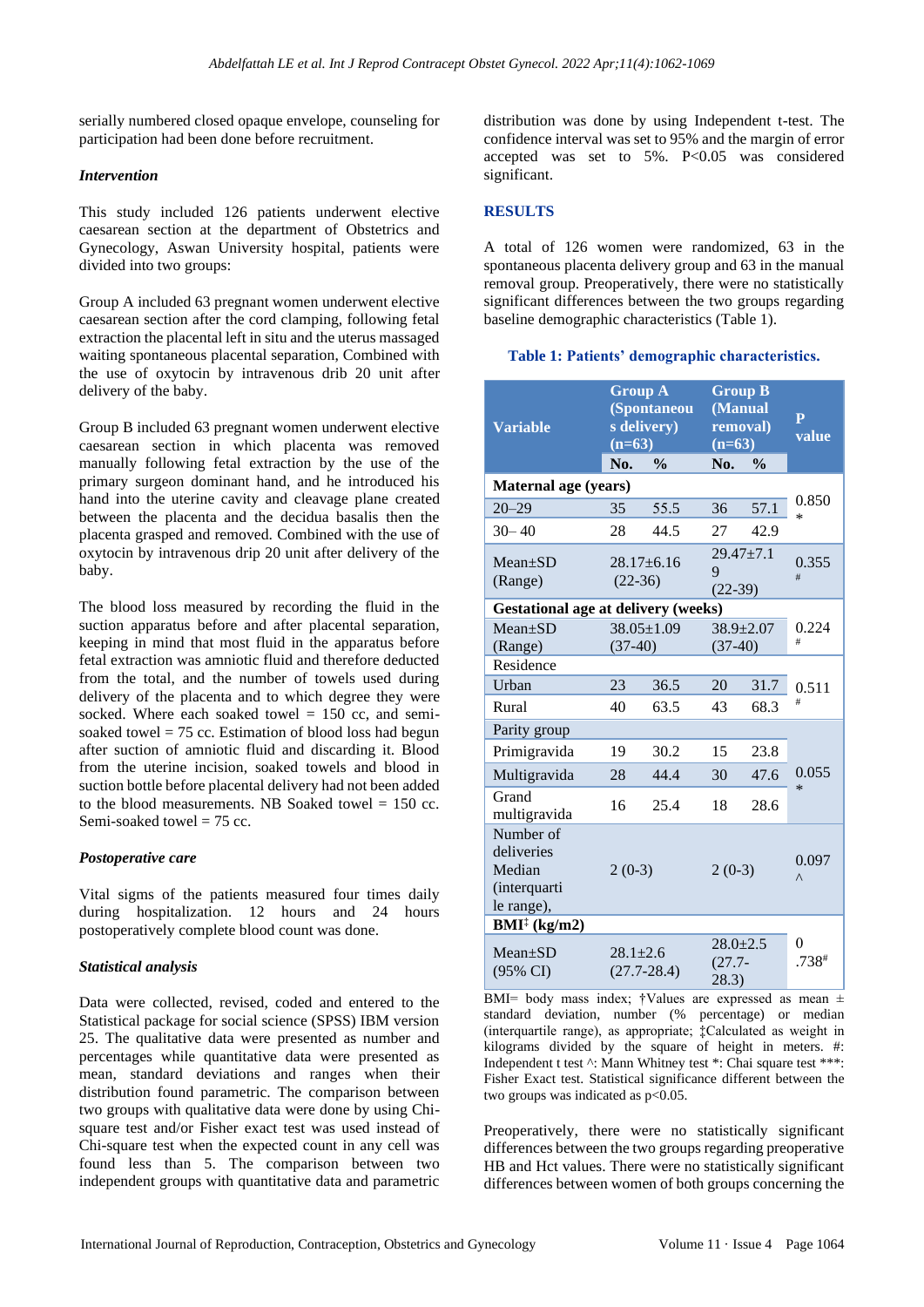studied preoperative vital signs (example: temperature and blood pressure). In this table, there were no significant differences between the two groups regarding indications for CS (p=0.0711), previous cesarean section and presence of history of laparotomy (Table 1).

| <b>Variable</b>                                                          | <b>Group A</b> (Spontaneous<br>delivery)<br>$(n=63)$<br>$\frac{0}{0}$ |       | <b>Group B</b><br>(Manual removal)<br>$(n=63)$ |               | P value    |  |
|--------------------------------------------------------------------------|-----------------------------------------------------------------------|-------|------------------------------------------------|---------------|------------|--|
| Preoperative Hb level (gm/dL)                                            | No.                                                                   |       | No.                                            | $\frac{0}{0}$ |            |  |
| Mean±SD                                                                  | $11.44 \pm 1.80$                                                      |       | $11.22 \pm 1.19$                               |               | $0.153*$   |  |
| Preoperative Hct level (%)                                               |                                                                       |       |                                                |               |            |  |
| Mean±SD                                                                  | $35.62 \pm 2.08$                                                      |       | $36.13 \pm 1.78$                               |               | $0.054*$   |  |
| Temperature (°C)                                                         |                                                                       |       |                                                |               |            |  |
| Mean±SD                                                                  | 37.03±0.25                                                            |       | 37.09±0.24                                     |               | $0.741*$   |  |
| Systolic blood pressure (mmHg)                                           |                                                                       |       |                                                |               |            |  |
| Mean±SD                                                                  | 114.89±8.06                                                           |       | $116.14 \pm 7.27$                              |               | $0.663*$   |  |
| Primary indication for caesarean section                                 |                                                                       |       |                                                |               |            |  |
| Previous caesarean                                                       | 24                                                                    | 38.0  | 21                                             | 34.0          |            |  |
| Malpresentation                                                          | 14                                                                    | 22.0  | 15                                             | 23.0          |            |  |
| Dystocia                                                                 | 10                                                                    | 16.0  | 9                                              | 14.0          | $0.0711*$  |  |
| Infertility                                                              | 7                                                                     | 11.0  | 9                                              | 14.0          |            |  |
| Fetal distress                                                           | $\overline{2}$                                                        | 3.0   | $\mathbf{1}$                                   | 2.0           |            |  |
| Others                                                                   | 6                                                                     | 10.0  | 8                                              | 13.0          |            |  |
| Previous caesarean section(s)                                            |                                                                       |       |                                                |               |            |  |
| Yes                                                                      | 32                                                                    | 50.8  | 33                                             | 52.2          | $0.287*$   |  |
| N <sub>o</sub>                                                           | 31                                                                    | 49.2  | 30                                             | 47.6          |            |  |
| Number of previous caesarean<br>section(s) Median (interquartile range), | $1(0-2)$                                                              |       | $1(0-3)$                                       |               | $0.853^$   |  |
| <b>Membranes ruptured</b>                                                |                                                                       |       |                                                |               |            |  |
| Yes                                                                      | $\boldsymbol{0}$                                                      | 0.0   | 1                                              | 1.7           | $0.063***$ |  |
| N <sub>o</sub>                                                           | 63                                                                    | 100.0 | 62                                             | 98.3          |            |  |
| <b>History of laparotomy</b>                                             |                                                                       |       |                                                |               |            |  |
| Yes                                                                      | $\mathbf{1}$                                                          | 1.7   | $\mathbf{1}$                                   | 1.7           | $1.00***$  |  |
| N <sub>o</sub>                                                           | 62                                                                    | 98.3  | 62                                             | 98.3          |            |  |
| <b>ANC</b> status                                                        |                                                                       |       |                                                |               |            |  |
| Yes                                                                      | 48                                                                    | 76.2  | 44                                             | 69.8          | $0.084*$   |  |
| N <sub>o</sub>                                                           | 15                                                                    | 23.8  | 19                                             | 30.2          |            |  |

## **Table 2: Pre-operative data.**

Hb = haemoglobin; = haematocrit;.†Values are expressed as mean ± standard deviation, number (% percentage) or median (interquartile range), as appropriate.; #:Independent t test ^: Mann Whitney test \*: Chai square test \*\*\*: Fisher Exact test . Statistical significance different between the two groups was indicated as  $p<0.05$ .

## **Table 3: Operative data.**

| <b>Variable</b>                | <b>Group A</b><br>(Spontaneous delivery)<br>$(n=63)$ |               | <b>Group B</b><br>(Manual removal)<br>$(n=63)$ |               | P value    |
|--------------------------------|------------------------------------------------------|---------------|------------------------------------------------|---------------|------------|
|                                | No.                                                  | $\frac{0}{0}$ | No.                                            | $\frac{0}{0}$ |            |
| Type of caesarean section (CS) |                                                      |               |                                                |               |            |
| <b>Emergency</b>               | 4                                                    | 6.4           |                                                | 4.8           | $0.300***$ |
| <b>Elective</b>                | 59                                                   | 93.6          | 60                                             | 95.2          |            |
| Mode of anesthesia             |                                                      |               |                                                |               | $0.080***$ |

Continued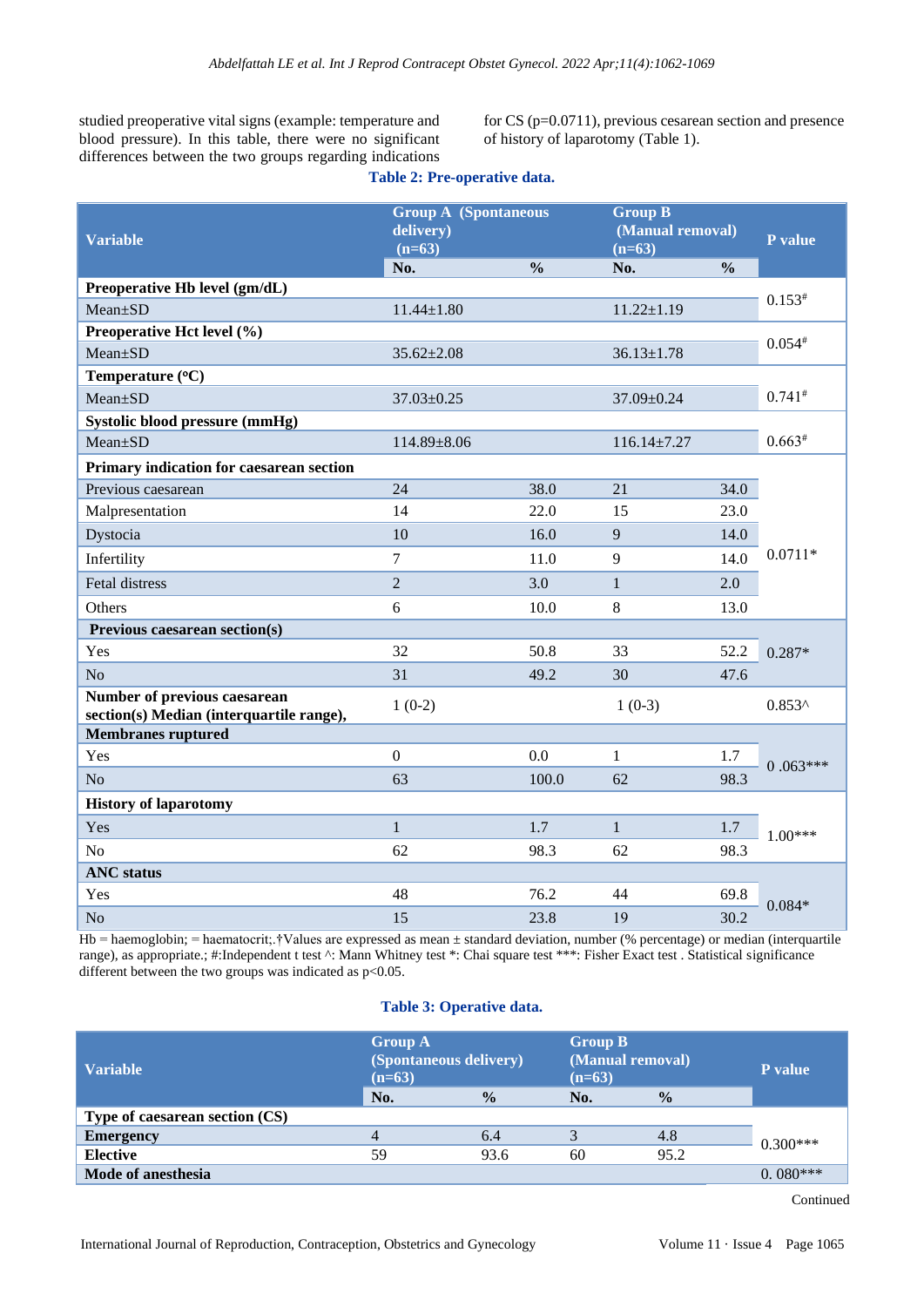| <b>Variable</b>                                                         | <b>Group A</b><br>(Spontaneous delivery)<br>$(n=63)$ |               | <b>Group B</b><br>(Manual removal)<br>$(n=63)$ |               | <b>P</b> value                           |
|-------------------------------------------------------------------------|------------------------------------------------------|---------------|------------------------------------------------|---------------|------------------------------------------|
|                                                                         | No.                                                  | $\frac{0}{0}$ | No.                                            | $\frac{0}{0}$ |                                          |
| <b>Spinal</b>                                                           | 61                                                   | 96.8          | 62                                             | 98.4          |                                          |
| <b>General</b>                                                          | 2                                                    | 3.2           |                                                | 1.6           |                                          |
| Visually estimated blood loss, ml<br>Median (interquartile range)       | 622.2 (613.3-645.9)                                  |               | 685.9 (640.8-715.9)                            |               | $< 0.001$ <sup><math>\wedge</math></sup> |
| Duration of placental delivery, seconds<br>Median (interquartile range) | $80(66-100)$                                         |               | 49 (46-66)                                     |               | $< 0.001$ <sup><math>\wedge</math></sup> |
| Duration of caesarean section, minutes<br>Median (interquartile range)  | 55 (44-66)                                           |               | 50 (44-66)                                     |               | $0.052^$                                 |
| Neonatal birth weight, gm<br>$Mean \pm SD$                              | $3070.0 + 480.3$                                     |               | $3025.0 \pm 487.0$                             |               | 0.421#                                   |

†Values are given as mean± standard deviation, number (percentage) or median (interquartile range), as appropriate. #:Independent t test ^: Mann Whitney test \*: Chai square test. \*\*\* Fisher Exact test Statistical significance different between the two groups was indicated as p<0.05.

#### **Table 4: Postoperative data and main outcome measures.**

| <b>Variable</b>                                                  | <b>Group A</b><br>(Spontaneous delivery)<br>$(n=63)$ |               | <b>Group B</b><br>(Manual removal)<br>$(n=63)$ |               | p-Value    |
|------------------------------------------------------------------|------------------------------------------------------|---------------|------------------------------------------------|---------------|------------|
|                                                                  | No.                                                  | $\frac{0}{0}$ | No.                                            | $\frac{0}{0}$ |            |
| Postoperative 12 h Mean $\pm$ SD                                 |                                                      |               |                                                |               |            |
| HB, gm/dl                                                        | $11.00 \pm 1.70$                                     |               | $10.60 \pm 1.50$                               |               | <0.001#    |
| HB deficit, gm/dl                                                | $0.46 \pm 0.10$                                      |               | $1.04 \pm 0.19$                                |               | 0.033#     |
| Hematocrit                                                       | $33.38 \pm 2.04$                                     |               | $31.11 \pm 1.42$                               |               | <0.001#    |
| Hematocrit drop                                                  | $2.24 \pm 0.04$                                      |               | $5.02 \pm 0.36$                                |               | < 0.001#   |
| Postoperative 24 h Mean $\pm$ SD                                 |                                                      |               |                                                |               |            |
| HB, gm/dl                                                        | $10.70 \pm 1.40$                                     |               | $10.20 \pm 1.14$                               |               | 0.021#     |
| HB deficit, gm/dl                                                | $0.74 \pm 0.40$                                      |               | $1.02 \pm 0.05$                                |               | <0.001#    |
| Hematocrit                                                       | $32.35 \pm 2.02$                                     |               | $31.06 \pm 1.40$                               |               | <0.001#    |
| Hematocrit drop                                                  | $3.27 \pm 0.06$                                      |               | $5.07 \pm 0.38$                                |               | < 0.001#   |
| Temperature (oC)                                                 |                                                      |               |                                                |               |            |
| $Mean+SD$                                                        | $37.05 \pm 0.41$                                     |               | 38.06±0.52                                     |               | < 0.001#   |
| Systolic blood pressure (mmHg)                                   |                                                      |               |                                                |               |            |
| Mean±SD (Range)                                                  | 115.5±11.54                                          |               | $113.2 \pm 11.3$                               |               | 0.721#     |
| Use of extra ecbolics                                            |                                                      |               |                                                |               |            |
| IV Oxytocin                                                      | 11                                                   | 17.5          | 13                                             | 20.6          | $0.089*$   |
| Rectal Misoprostol                                               | 3                                                    | 4.8           | 4                                              | 6.3           |            |
| Non                                                              | 49                                                   | 77.7          | 46                                             | 73.1          |            |
| <b>Blood Transfusion</b>                                         |                                                      |               |                                                |               |            |
| Yes                                                              | $\mathfrak{D}$                                       | 3.2           | $\overline{4}$                                 | 6.4           | $0.043***$ |
| No                                                               | 61                                                   | 96.8          | 59                                             | 93.6          |            |
| Duration of hospital stay, hours<br>Median (interquartile range) | $2(2-4)$                                             |               | $3(3-4)$                                       |               | $0.033^$   |

HB, hemoglobin. †Values are given as mean ± standard deviation, number (percentage) or median (interquartile range), as appropriate.; ‡Deficit = (preoperative value – postoperative value). #:Independent t test ^: Mann Whitney test \*: Chai square test. \*\*\* Fisher Exact test . Statistical significance different between the two groups was indicated as p<0.05

Intraoperative, there were no statistically significant differences between the two groups regarding type of CS,

mode of anesthesia, CS duration and neonatal birth weight p>0.05 (Table3).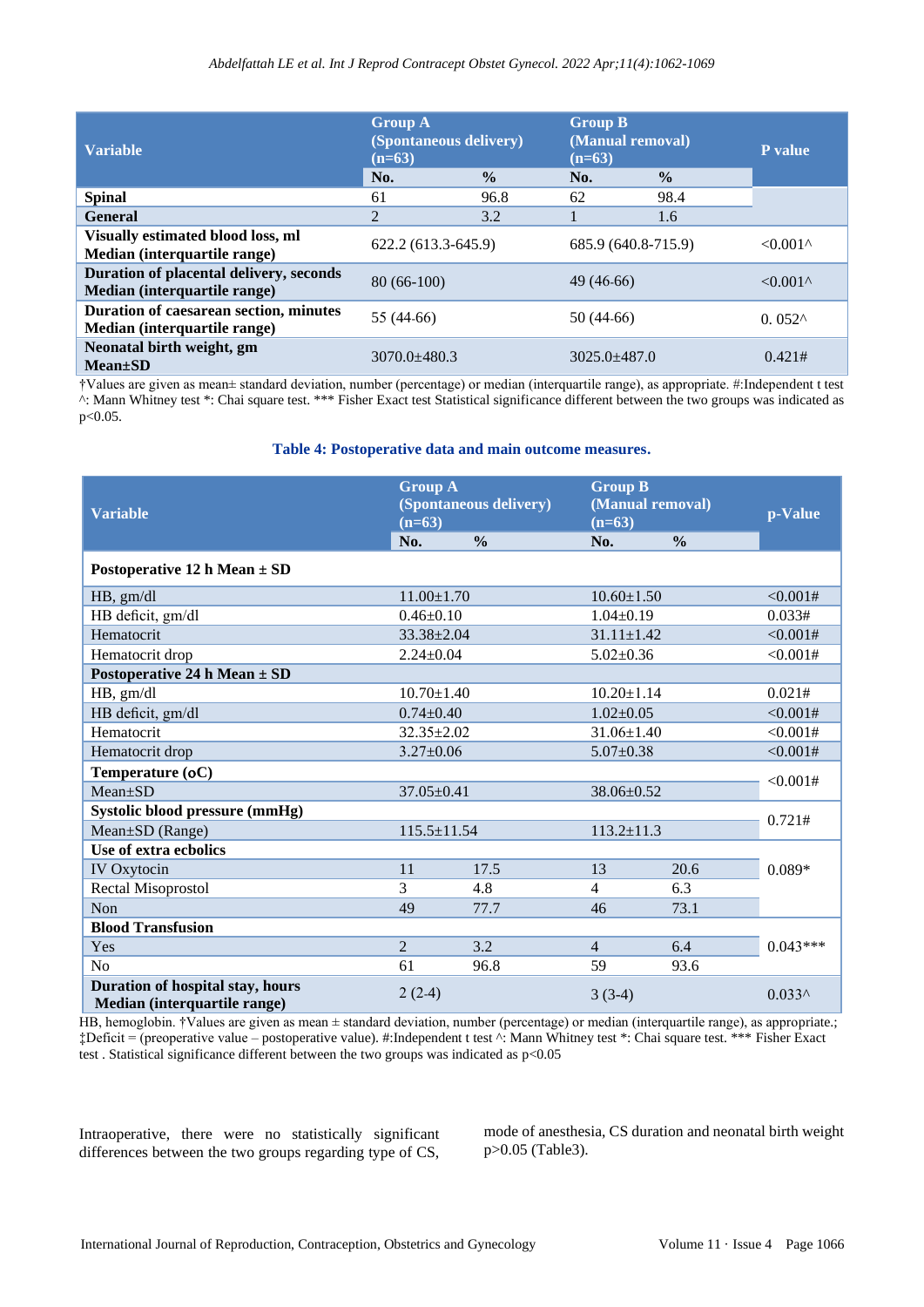## **Table 5: Effect on pregnancy outcome.**

| <b>Variable</b>                                                              | <b>Group A</b><br>(Spontaneo<br>us delivery)<br>$(n=63)$ |                          | <b>Group B</b><br>(Manual<br>$\overline{(n=63)}$ | removal)      | P value            |  |
|------------------------------------------------------------------------------|----------------------------------------------------------|--------------------------|--------------------------------------------------|---------------|--------------------|--|
|                                                                              | No.                                                      | $\overline{\frac{0}{0}}$ | No.                                              | $\frac{0}{0}$ |                    |  |
| Birth weight/kg                                                              |                                                          | 7.9                      | $\overline{4}$                                   | 6.4           |                    |  |
| Low                                                                          | 5                                                        | 87.3                     | 58                                               | 92.0          | $0.226*$           |  |
| Normal<br><b>Macroso</b><br>mia                                              | 55<br>3                                                  | 4.8                      | $\mathbf{1}$                                     | 1.6           |                    |  |
| Neonatal<br>birth weight,<br>gm Mean±SD                                      | $307 \pm 480.3$                                          |                          | $3025.0 + 487.0$                                 |               | $0.421*$           |  |
| <b>Fetal complications</b>                                                   |                                                          |                          |                                                  |               |                    |  |
| Alive/well                                                                   | 59                                                       | 93.6                     | 57                                               | 90.5          |                    |  |
| Perinatal<br>death                                                           | 1                                                        | 1.6                      | $\mathfrak{D}$                                   | 3.2           | $0.086*$           |  |
| Neonatal<br>intensive care<br>admission                                      | 3                                                        | 4.8                      | 4                                                | 6.3           |                    |  |
| <b>Blood loss</b>                                                            |                                                          |                          |                                                  |               |                    |  |
| Normal                                                                       | 58                                                       | 92.0                     | 53                                               | 84.0          |                    |  |
| PPH                                                                          | 3                                                        | 4.8                      | 6                                                | 9.6           | $0.013*$<br>$\ast$ |  |
| <b>Severe PPH</b><br>$( \ge 1500 \text{ ml})$                                | $\overline{2}$                                           | 3.2                      | $\overline{4}$                                   | 6.4           |                    |  |
| Post-partum pyrexia (≥38.5C° on two                                          |                                                          |                          |                                                  |               |                    |  |
| occasions)                                                                   |                                                          |                          |                                                  |               |                    |  |
| Yes                                                                          | 4                                                        | 6.4                      | 6                                                | 9.6           | $0.032*$<br>$\ast$ |  |
| N <sub>o</sub>                                                               | 59                                                       | 93.6                     | 57                                               | 90.4          |                    |  |
| <b>ICU</b> admission                                                         |                                                          |                          |                                                  |               |                    |  |
| Yes                                                                          | $\theta$                                                 | 0.0                      | 3                                                | 4.8           | $0.035*$           |  |
| No                                                                           | 63                                                       | 100.0                    | 60                                               | 95.2          | **                 |  |
| <b>Duration of hospital stay</b>                                             |                                                          |                          |                                                  |               |                    |  |
| $1-3$ days                                                                   | 60                                                       | 95.2                     | 58                                               | 92.0          |                    |  |
| >3 days                                                                      | $\overline{3}$                                           | 4.8                      | 5                                                | 7.9           | $0.041*$           |  |
| Duration of<br>hospital stay,<br>hours<br>Median<br>(interquartile<br>range) | $2(2-4)$                                                 |                          | $3(3-4)$                                         |               | $0.033^$           |  |

ICU: intensive care unit. #:Independent t test ^: Mann Whitney test \*: Chai square test. \*\* Monte Carlo probability test. \*\*\* Fisher Exact test Statistical significance different between the two groups was indicated as  $p<0.05$ 

However, it has been indicated that group B had a statistically significant rise in the median of blood loss in women who had their placenta manually removed compared to the women in group A with spontaneous placental delivery 685.94 (640.8-715.9) ml and 622.12 (613.3-645.9) ml respectively; p<0.001.

#### **Table 6: The effect of the practice e of placental delivery on total blood loss: association between mode of placental delivery and blood loss.**

| <b>Variable</b>                                                                                     | <b>Group A</b><br><b>(Spontaneous</b><br>delivery)<br>$(n=63)$<br>No.<br>$\frac{0}{0}$ |      | <b>Group B</b><br>(Manual<br>removal)<br>$(n=63)$<br>$\frac{0}{0}$<br>No. |      | $\overline{P}$<br>value |  |
|-----------------------------------------------------------------------------------------------------|----------------------------------------------------------------------------------------|------|---------------------------------------------------------------------------|------|-------------------------|--|
| <b>Blood loss</b>                                                                                   |                                                                                        |      |                                                                           |      |                         |  |
| Normal                                                                                              | 58                                                                                     | 92.0 | 53                                                                        | 84.0 |                         |  |
| <b>PPH</b>                                                                                          | 3                                                                                      | 4.8  | 6                                                                         | 9.6  | 0.013                   |  |
| <b>Severe PPH</b><br>$( \ge 1500 \text{ ml})$                                                       | $\mathfrak{D}$                                                                         | 3.2  | $\overline{4}$                                                            | 6.4  | $**$                    |  |
| Significant drop in Hb% i.e. >2 g/dl.                                                               |                                                                                        |      |                                                                           |      |                         |  |
| Yes                                                                                                 | 5                                                                                      | 7.9  | 12                                                                        | 19.0 | $0.02*$                 |  |
| N <sub>0</sub>                                                                                      | 58                                                                                     | 92.1 | 51                                                                        | 81.0 |                         |  |
| <b>Visually</b><br>estimated<br>blood loss, ml<br><b>Median</b><br><i>(interquartile)</i><br>range) | 622.12<br>$(613.3 - 645.9)$                                                            |      | 685.94<br>$(640.8 -$<br>715.9)                                            |      | < 0.001<br>Λ            |  |
| <b>Blood Transfusion</b>                                                                            |                                                                                        |      |                                                                           |      |                         |  |
| Yes                                                                                                 | $\mathfrak{D}$                                                                         | 3.2  | $\overline{\mathcal{L}}$                                                  | 6.4  | 0.043<br>###            |  |
| No                                                                                                  | 61                                                                                     | 96.8 | 59                                                                        | 93.6 |                         |  |
| <b>Duration</b> of<br>hospital stay,<br>hours<br><b>Median</b><br><i>(interquartile)</i><br>range)  | $2(2-4)$                                                                               |      | $3(3-4)$                                                                  |      | $0.033^$                |  |

#:Independent t test ^: Mann Whitney test \*: Chai square test \*\*\* Fisher Exact test. Statistical significance different between the two groups was indicated as  $p<0.05$ 

Although the median time interval between delivery of the fetus and placental separation was significant ( $p<0.001$ ); group B had significantly shorter placental delivery time, the total operative time overall was not statistically different (p 0. 052), it was similar between spontaneous delivery group and manual removal group (Table 3).

The results for the postoperative data and main outcome for the whole sample and various subgroups. There was a significant drop in postoperative HB in both 12 hours and 24 hours readings (p=0.003 and p≤0.001 respectively) and HCT levels in both 12 hours and 24 hours readings  $(p \le 0.001)$ . There were no statistically significant differences between women of both groups concerning postoperative blood pressure. However, there were statistically significant differences regarding postoperative temperature as it was higher in women who had manual separation of placenta. There was a significantly higher risk of blood Transfusion as detected on performing CS in women who had their placentae manually separated than those who wait spontaneous separation. There were no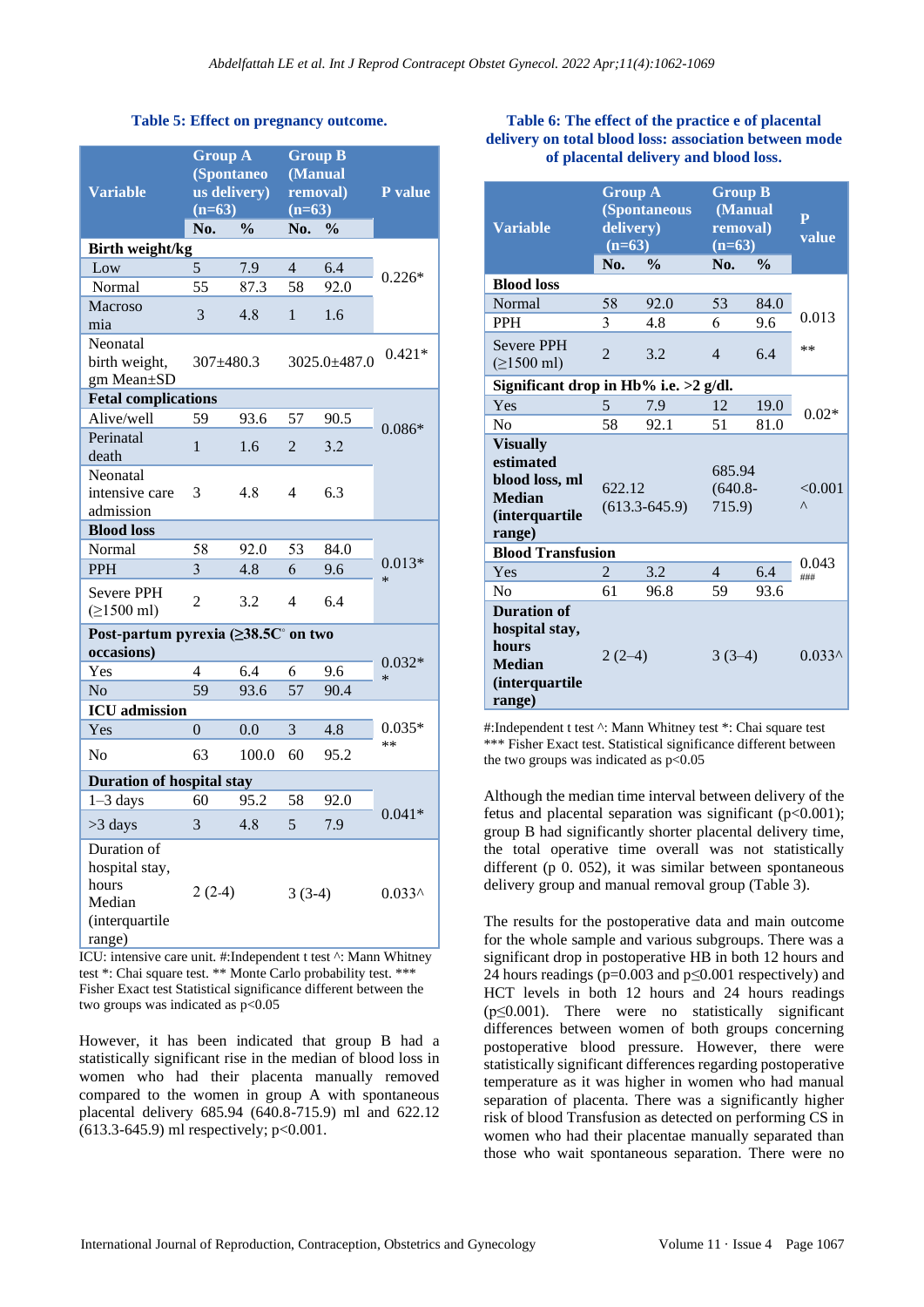statistically significant differences between both groups as regards the use of additional ecbolics (Table 4).

There was statistical difference in the incidence of postpartum pyrexia (p 0.032) between the two groups. There were more women with severe PPH  $(\geq 1500 \text{ ml})$  $(p=0.013)$  in the manual separation group. There were only a total of three patients that had ICU admission among manual separation group with statistically different (p 0.035). There were statistically significant differences between both groups regarding duration of hospital stay with increase among Group B (p 0.033). There were no cases of endometritis during the postnatal hospital stay (Table 5).

There were more women with severe PPH  $(\geq 1500 \text{ ml})$  (p 0.013) and blood transfusion after CS (p 0.043) in the manual separation group. We found significant difference in the duration of hospital stay, hours between the two groups (Table 6).

## **DISCUSSION**

Caesarean section is a common operation and needs to be made as safe as possible. Caesarean section rates are rising worldwide and becoming a cause of concern as it has been shown to be positively associated with maternal mortality and severe morbidity, even after adjusting for risk factors.<sup>11</sup>

The mode of placental delivery may contribute to an increase or decrease in the morbidity associated with CS, and many studies have shown it to be a key role in determining the blood loss during CS. 12

There are two main methods for placental delivery during CS. Some obstetricians practice manual removal of the placenta as they believe it to be quicker than awaiting spontaneous placental delivery. 13

Immediately after fetal extraction, the uterine muscles start a process of contraction and retraction, thereby reducing the size of the uterus. As the uterus grows smaller, the size of the placental bed decreases dramatically in comparison with the incompressible placenta. This causes a shearing movement that leads to placental separation, and the newly denuded blood vessels feeding the placental bed are compressed, thereby decreasing blood loss. This mechanism can explain why blood loss is less in spontaneous placental separation. 14

The demographic data of the two groups were compared using chi square test and p value was found to be  $> 0.05$ . This findings were found in the most of relevant studies.<sup>14,</sup> 15

In this study, women who waited for the placenta to separate spontaneously had a significantly lower estimated intraoperative blood loss than women who had their placenta separated manually  $(p<0.001)$ . The median amount of blood loss in spontaneous placental separation group was  $(622.2 \ (613.3-645.9)$  but in manual separation group was (685.9 (640.8-715.9), These results were similar to that obtained by other studies.<sup>5,14,15</sup> They have found that Women who had manual removal of the placenta lost significantly more blood than those who had spontaneous separation.

Postoperative Hg and postoperative Hg drop were significantly lower in women who had spontaneous placental separation when compared to women who had manual separation. The Postoperative Hg drop  $(0.46\pm0.10\text{vs}1.04\pm0.19)$ , respectively, A significant drop in hemoglobin was observed in manual separation group compared to spontaneous separation group. 14

For the result data reported here, the median duration of placental delivery was shorter in manual separated group than spontaneously separated group (49 (46–66) and 80  $(66–100)$  seconds respectively),  $p<0.001$ ]). This findings were agreed with. 14,15,16

In the other side there were no statistically differences between the two groups concerning duration of whole CS .In contrary to the findings of our study, Ramadani found the operating time to be significantly shorter in the manual removal group, which are also opposite to several studies. 15-17 They found no significant difference in the duration of operation as the duration of operation depends on several factors with time taken to deliver the placenta being just one of them. However, it is possible that time saved by manual removal of the placenta may be counteracted by delays in closure of the uterus related to increased bleeding.

In concueernt with El-behiedy et al the current study shows that no statistically significant difference between both groups regarding the use of additional ecbolics drugs.<sup>15</sup>

A statistically significant difference between both groups was found as regard the need for blood transfusion . There were four patients in manual separation group and two patients in spontaneous separation group had been taken blood transfusion postpartum. These results were in opposite to that obtained by Ramadani, Kamel et al and Elbehiedy et al as there was no significant difference in the rate of transfusion when the placenta was delivered by manual removal or by spontaneousus delivery.<sup>5,14,15</sup>

Our study reported a statistically significantly longer hospital stay with manual delivery of the placenta. Some authors agreed with our finding, while other authors disagreed with US.<sup>14,17</sup>

A study by El-behiedy et al had similar finding to our own in regard to ICU admission, while no statistically significant difference between two studied groups had been detected by Kamel et al. 14,15